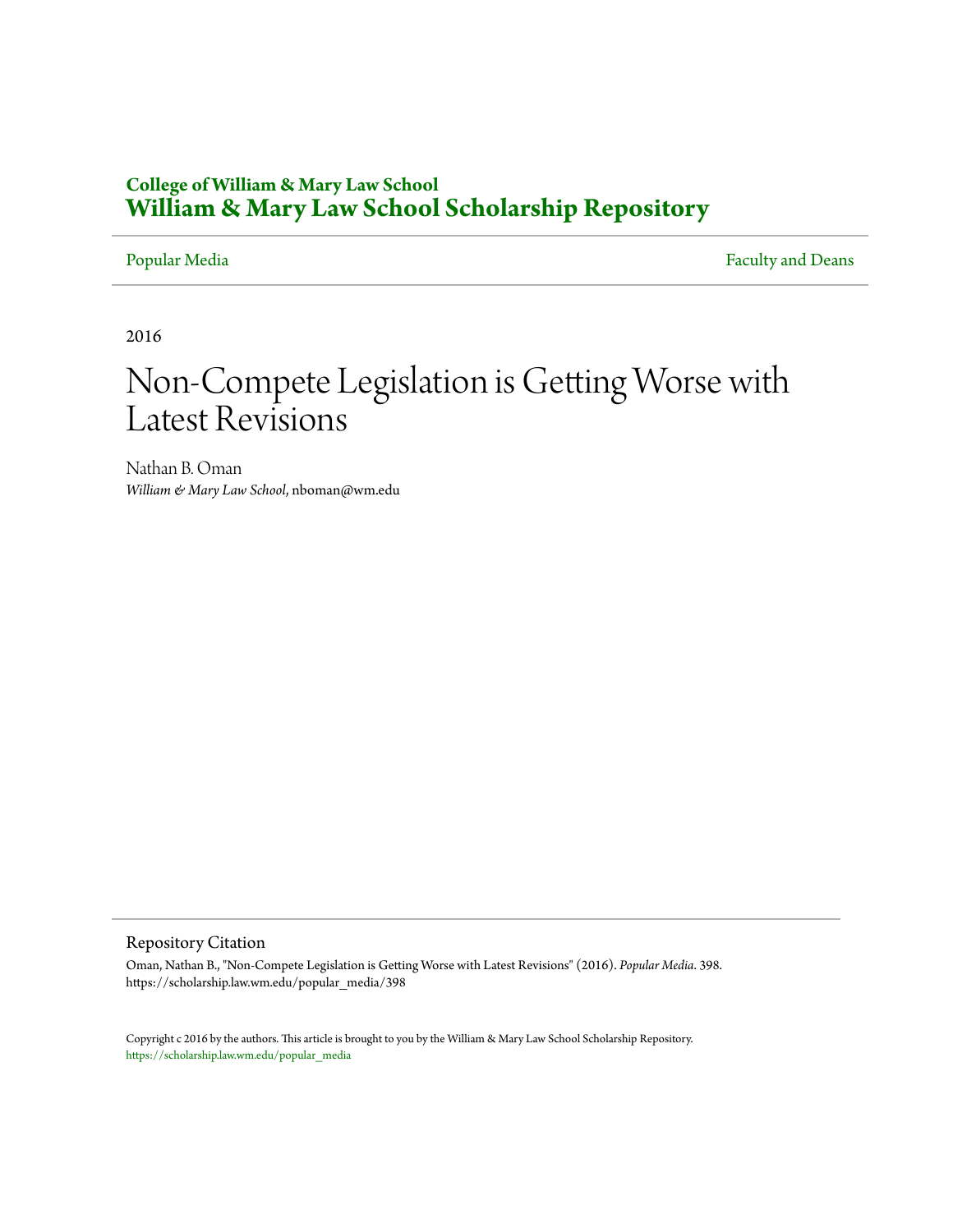# **Deseret News**

### Nathan B. Oman: Non-compete legislation is getting worse with latest revisions

By Nathan B. Oman , For the Deseret News Published: Friday, March 4 2016 7:05 a.m. MST



FILE - House Speaker Greg Hughes, R-Draper, left, speaks during a House Republican<br>caucus meeting at the Capitol in Salt Lake City, Thursday, Jan. 28, 2016. (Ravell Call, Deseret News)

Something strange is happening in the Beehive State. Viewed from afar, Utah has an enviable reputation as a place with a sensible legal climate for business. The state respects private ordering and avoids unnecessary and complex regulation. Or so we thought.

The Utah House recently passed HB251, which would ban noncompete agreements. The bill is a solution in search of a problem. It will do nothing to help Utah workers or

businesses but will likely tarnish the state's reputation and harm its economy.

In non-compete agreements, employees commit not to work for their former employers' competitors if the employment relationship ends. This encourages employers to invest in their employees and share proprietary information. Everyone benefits, which is why employees and employers agree to the contracts in the first place.

In theory, such contracts could harm workers and consumers by giving monopoly power to employers. We solved this problem, however, more than a century ago. Like every other state, Utah law already requires that such contracts have reasonable limits on their geographic scope and duration. Indeed, any business that used them to monopolize a market would commit a crime under federal antitrust laws that have been in place since 1890.

HB251 began as a misguided law that at least had the virtue of being simple. Responding to the understandable dismay of Utah businesses, the sponsors of the bill, which must now go to the state Senate, have transformed it into a misguided law that is also pointlessly complicated.

The most recent version of the bill creates an arcane maze of vague definitions, exceptions and special requirements. Ostensibly, these changes allow businesses to protect their legitimate interests in proprietary information and encourage investment in employees. In practice, however, HB251 would increase legal uncertainty, decrease employer investment in employees, and generate litigation.

The sponsors of the bill insist that everyone's legitimate interests can be protected by non-disclosure agreements and complicated compensation packages. If such contracts — which are already enforced under Utah law — were sufficient, however, employees and employers wouldn't enter into noncompete agreements in the first place. The fact that such agreements are common is evidence that in many cases other strategies are less efficient.